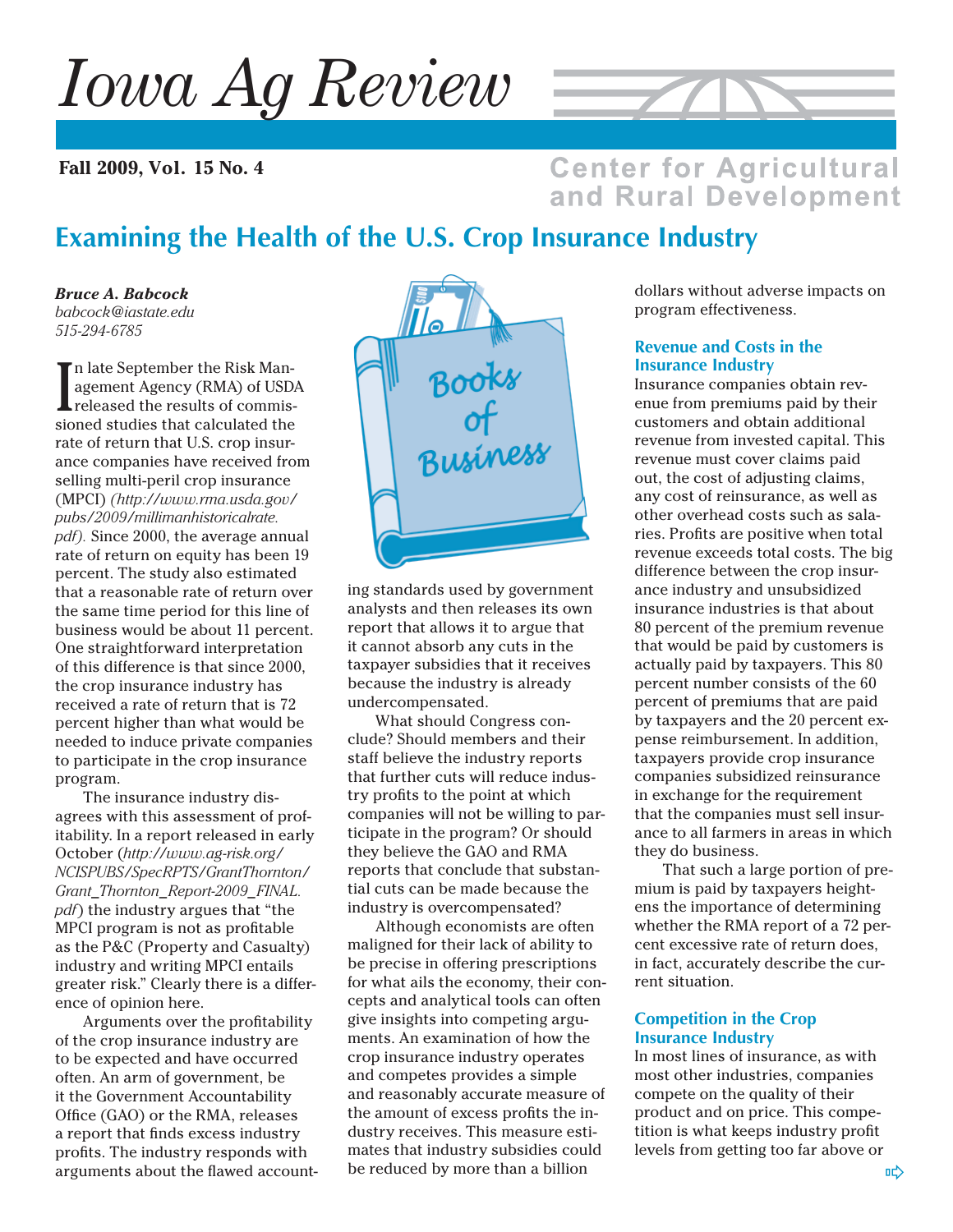**ISSN 1080-2193 http://www.card.iastate.edu**

# **IN THIS ISSUE**

| Examining the Health of the       |
|-----------------------------------|
| U.S. Crop Insurance Industry  1   |
|                                   |
| <b>Drought Tolerance and Risk</b> |
| in the U.S. Crop Insurance        |
|                                   |
|                                   |
| Recent CARD Publications 8        |
|                                   |
|                                   |
|                                   |

*Iowa Ag Review* is a quarterly newsletter published by the Center for Agricultural and Rural Development (**CARD**). This publication presents summarized results that emphasize the implications of ongoing agricultural policy analysis, analysis of the near-term agricultural situation, and discussion of agricultural policies currently under consideration.

> Editorial Staff Editor **Bruce A. Babcock** CARD Director

**Sandra Clarke** Managing Editor **Becky Olson** Publication Design

CARD, Iowa State University, 578 Heady Hall, Ames, IA 50011-1070; Ph: 515-294-1183; Fax: 515-294-6336; E-mail: card-iaagrev@iastate.edu; Web site: **www.card.iastate.edu.**

Articles may be reprinted with permission and with appropriate attribution. Contact the managing editor at the above e-mail or call 515-294-6257.

#### **Iowa State University**

Iowa State University does not discriminate on the basis of race, color, age, religion, national origin, sexual orientation, gender identity, sex, marital status, disability, or status as a U.S. veteran. Inquiries can be directed to the Director of Equal Opportunity and Diversity, 3680 Beardshear Hall, 515-294-7612.

*Printed with soy ink*

#### **IOWA STATE UNIVERSITY** OF SCIENCE AND TECHNOLOGY

below the levels needed to keep the industry viable. But, as discussed in the accompanying article on page 4, RMA has the responsibility of setting premium rates. In addition, its governing board, the Federal Crop Insurance Corporation, determines which products companies can offer. Thus all crop insurance companies sell the same products at the same price.

Companies do compete, however. Those companies that are best at using the government-provided reinsurance make more money than others. In addition, companies compete with each other for market share by competing for crop insurance agents' books of business. All crop insurance policies must be sold by crop insurance agents. Most agents are independent so they can route their policies through any of the crop insurance companies that service policies in their regions. Agents are more likely to offer their books of business to the highest bidder. Thus competition for market share is conducted in terms of agent commissions. Those companies that pay higher commissions will tend to increase their market share.

#### **Price as an Indicator of Profits**

In a competitive market, profits will accrue to the factors of production that are limited in supply. In professional baseball, increases in revenue typically show up in inflated salaries to star players because they are in limited supply and owners compete for their services. In farming, an increase in the price of crops tends to increase land rents because there is only so much land to go around. In economic terms, the factor that is most limited in supply is the residual claimant of any excess profits to an industry.

In the crop insurance industry, though, as mentioned earlier, the only price that reflects competition among companies is the price they pay agents for their books of business. Thus a good measure of

the degree of excessive taxpayer compensation to the industry is to look at the only price in the industry—the agent commission—that is free to adjust. If compensation to the industry is excessive, then we should see the price paid to agents for their books of business increase as companies seek to expand. If compensation to the industry is too low, then we should see the price paid to agents drop as companies attempt to cut their losses.

#### **Agent Commissions**

Figure 1 shows one measure of agent commission. Although agent commission rates have increased from just below 16 percent to about 17 percent of total premium, there is no obvious evidence in Figure 1 that agent commissions have been bid up in response to excessive profits in the industry.

However, the cost of selling and servicing a crop insurance policy and running a crop insurance agency is not proportionate to the amount of premium collected. In crop insurance, a farmer's premium will double if the price of the insured crop doubles. But the cost of servicing the policy will be constant. A better measure of agent commissions is the dollar amount of commission paid per policy sold. As shown in Figure 2, commission received per policy sold has increased by a factor of almost four.

One measure of the extent to which the industry is overcompensated is the difference between the minimum amount agents would accept to sell crop insurance policies and the amount that they currently receive. This measure assumes that all other factors in the crop insurance industry, such as staff or executive salaries, are paid a competitive amount. An overestimate of the minimum amount of compensation required to sell crop insurance policies is the amount received in 2001. This is an over-estimate because there was no shortage of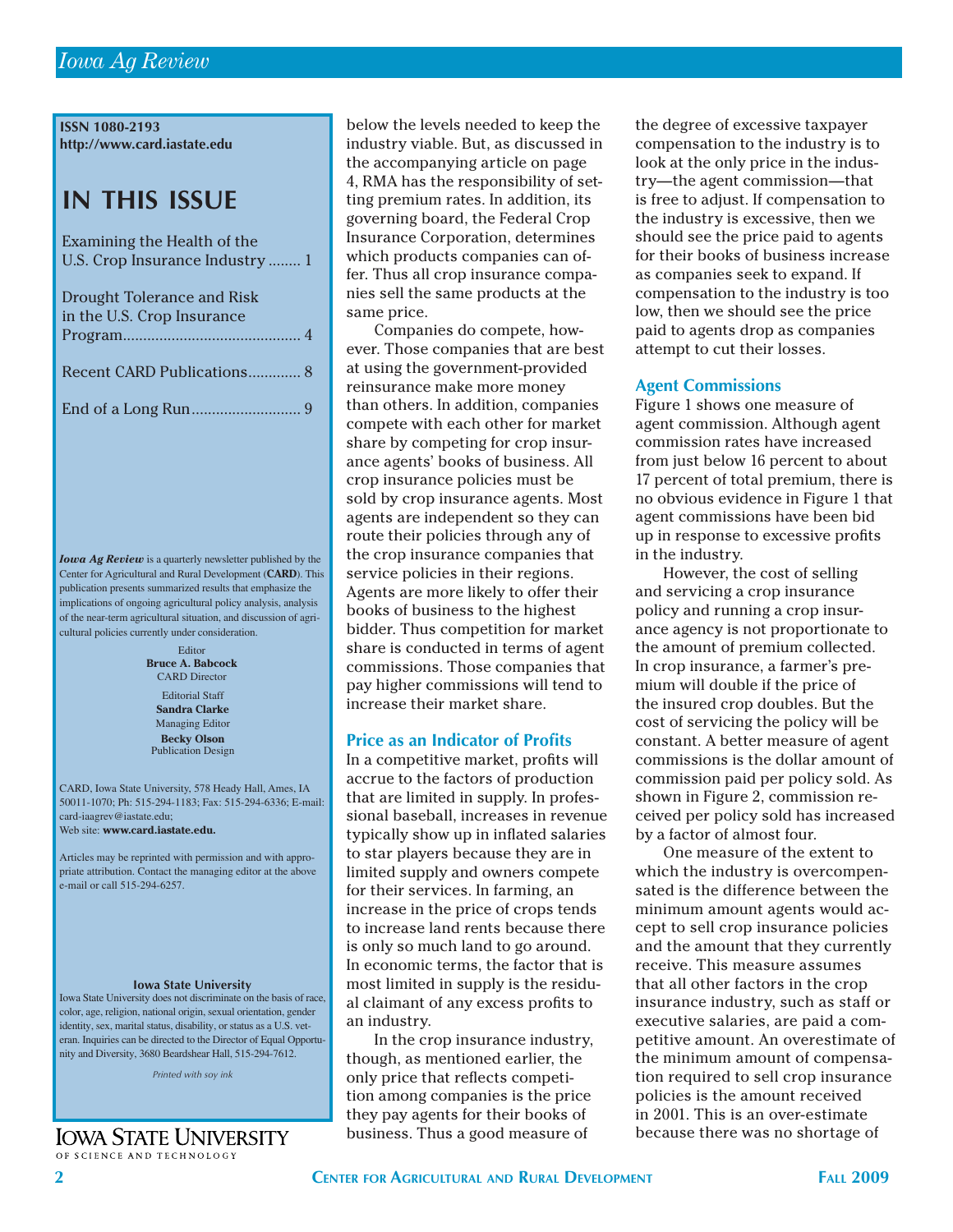



*Source:* Table 5.1 of Grant Thornton report for National Crop Insurance Services, October 2, 2009.



**Figure 2. Commissions received per U.S. crop insurance policy sold**

agents willing to sell crop insurance in 2001, which implies that this amount gave them a good return on their labor.

Of course, we should increase this 2001 amount by general wage inflation to reflect the prevailing increase in wage rates. If we make this adjustment, then the minimum amount of compensation needed in 2008 to induce crop insurance agents to provide the same level of service that they provided in 2001 is \$426 per policy. The actual compensation was \$1,442. Thus, the amount by which agents were able to increase their compensation because of increased profits of the

crop insurance companies in 2008 was \$1,015 per policy.

There were 1.148 million policies sold in 2008. So an estimate of the amount of excessive compensation that crop insurance companies receive from taxpayers is \$1.165 billion (\$1,015 per policy multiplied by 1.148 million polices). More specifically, if taxpayer subsidies to the crop insurance industry had been \$1.165 billion lower in 2008, then the level of service that existed in 2001 would have existed in 2008. And, as stated earlier, this estimate of the amount of excess compensation to the industry is too low if the salaries of other personnel involved with the industry increased faster than industry norms.

It is difficult to compare this \$1.165 billion estimate of overcompensation with the 72 percent excessive rate of return estimate made in the RMA report because of different methods used. But these two estimates are clearly consistent with an overall conclusion that taxpayer support of the U.S. crop insurance industry is excessive. To better reconcile different estimates of whether subsidies are too high or too low, government analysts could make a simple adjustment: remove agent commissions as an unavoidable cost of business. As explained, agent commissions are determined by the level of subsidies provided to the industry. Only the level of commission that would induce agents to quit the crop insurance business is an unavoidable expense.

### **Ways to Cut (But Is There a Will?)**

Industry revenue from underwriting gains and expense reimbursement totaled \$3.2 billion in 2008. Thus, a cut of \$1.165 billion would have left the industry with about \$2 billion in revenue. The two ways that this amount of money could be reduced is a combination of a reduction in average underwriting gains along with a change in the way that expense reimbursements are calculated.

Underwriting gains, though, give companies incentives to police fraud in the program. But RMA could increase the amount of underwriting gains that companies give back to the agency in years in which there are gains (the quota share) in exchange for the agency taking on more of the losses in loss years—which would cut average taxpayer costs.

To cut expense reimbursement, RMA could pay companies a flat amount per policy, say \$426 per policy. This would amount to about \$500 million per year to pay agent

*Continued on page 8*